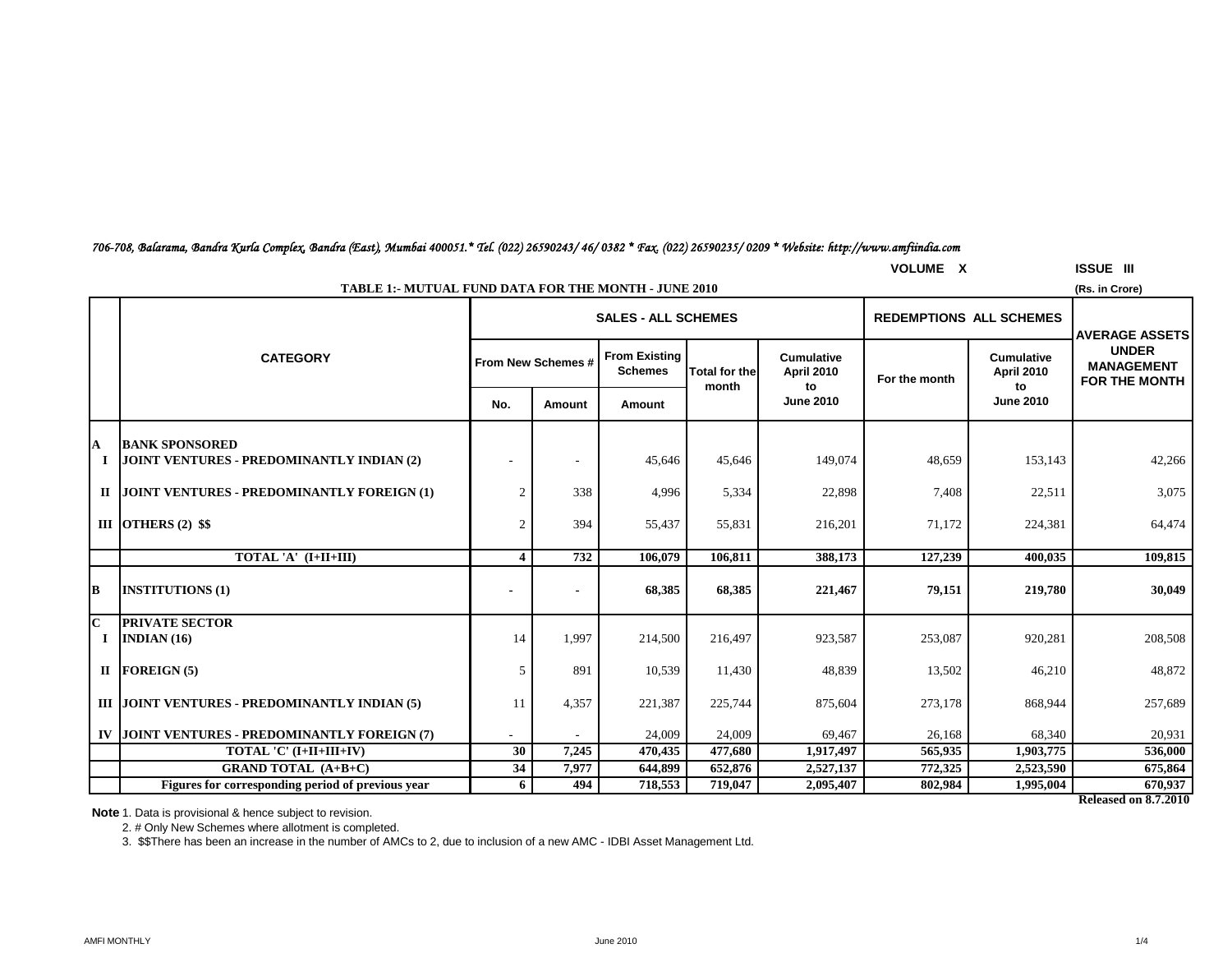#### (Rs. in Crore)

#### **TABLE 2:- SALES DURING THE MONTH OF JUNE 2010 - TYPE AND CATEGORY WISE 2.1 \*NEW SCHEMES LAUNCHED (ALLOTMENT COMPLETED)**

|                                | Open End<br><b>Close End</b> |        |                      |        | <b>Interval Fund</b>     | <b>TOTAL</b> |                      |        |
|--------------------------------|------------------------------|--------|----------------------|--------|--------------------------|--------------|----------------------|--------|
|                                | <b>No.of Schemes</b>         | Amount | <b>No.of Schemes</b> | Amount | <b>No.of Schemes</b>     | Amount       | <b>No.of Schemes</b> | Amount |
| <b>INCOME</b>                  |                              | 2,555  | 21                   | 4,294  | $\overline{\phantom{a}}$ |              | 27                   | 6,849  |
| <b>EQUITY</b>                  |                              | 1,068  |                      |        |                          |              |                      | 1,068  |
| <b>BALANCED</b>                |                              |        |                      |        |                          |              |                      |        |
| <b>LIQUID/MONEY MARKET</b>     |                              |        |                      |        |                          |              |                      |        |
| <b>GILT</b>                    |                              | 60     |                      |        |                          |              |                      | 60     |
| <b>IELSS - EQUITY</b>          |                              |        |                      |        |                          |              |                      |        |
| <b>GOLD ETF</b>                |                              |        |                      |        |                          |              |                      |        |
| <b>OTHER ETFS</b>              |                              |        |                      |        |                          |              |                      |        |
| <b>FUND OF FUNDS INVESTING</b> |                              |        |                      |        |                          |              |                      |        |
| <b>OVERSEAS</b>                |                              |        | -                    |        |                          |              |                      |        |
| <b>TOTAL</b>                   |                              | 3,683  | 21                   | 4,294  |                          |              | 34                   | 7.977  |

#### **\*NEW SCHEMES LAUNCHED :**

| <b>OPEN END INCOME :</b>   | Baroda Pioneer Short Term Bond Fund; HDFC Short Term Opportunities Fund and Medium Term Opportunities Fund; Religare Monthly Income Plan and<br>Monthly Income Plan (MIP) Plus; UTI Dynamic Bond Fund.                                                                                                                                                                                                                                                                                                                                                                                                                   |
|----------------------------|--------------------------------------------------------------------------------------------------------------------------------------------------------------------------------------------------------------------------------------------------------------------------------------------------------------------------------------------------------------------------------------------------------------------------------------------------------------------------------------------------------------------------------------------------------------------------------------------------------------------------|
| <b>IOPEN END EQUITY :</b>  | Baroda Pioneer Infrastructure Fund; Birla Sun Life India Reforms Fund; DSP BlackRock Focus 25 Fund; ICICI Prudential Nifty Junior Index Fund; IDBI Nifty<br>Index Fund and Taurus Nifty Index Fund.                                                                                                                                                                                                                                                                                                                                                                                                                      |
| <b>OPEN END GILT:</b>      | Tata Gilt Mid Term Fund                                                                                                                                                                                                                                                                                                                                                                                                                                                                                                                                                                                                  |
| <b>ICLOSE END INCOME :</b> | Axis FTP Series 3 (3 months) and Series 4 (3 months); Birla Sun Life Capital Protection Oriented Fund - Series 2; DSP BlackRock FMP 12M - Series 5 and 3M -<br>Series 17; DWS FTF Series 71 and Series 72; Fidelity FMP Series II Plan A, Plan B, Plan D and Plan E; Fortis FTF Series 17-B; HDFC FMP 90D June 2010 Series<br>XIII and 370D June 2010 (1) Series XV; ICICI Prudential FMP Series 52 - One Year Plan B; IDFC Fixed Maturity QS58 - Plan A; Kotak FMP 370 Days Series 5; L & T<br>FMP I (June 91 D A); Reliance Fixed Horizon Fund XV - Series 1 and Series 5; Religare FMP Series III Plan A (12 Months). |

#### **2.2 EXISTING SCHEMES**

|                                                     |                      | Open End |                      | <b>Close End</b>         |                      | <b>Interval Fund</b> |                      | <b>TOTAL</b> |
|-----------------------------------------------------|----------------------|----------|----------------------|--------------------------|----------------------|----------------------|----------------------|--------------|
|                                                     | <b>No.of Schemes</b> | Amount   | <b>No.of Schemes</b> | Amount                   | <b>No.of Schemes</b> | Amount               | <b>No.of Schemes</b> | Amount       |
| <b>INCOME</b>                                       | 184                  | 189,262  | 110                  | 448                      | 37                   | 12,747               | 331                  | 202,457      |
| <b>IEQUITY</b>                                      | 274                  | 3,869    | 32                   |                          |                      | ۰                    | 307                  | 3,873        |
| <b>BALANCED</b>                                     | 30                   | 409      |                      |                          |                      |                      | 33                   | 409          |
| <b>LIQUID/MONEY MARKET</b>                          | 55                   | 437,619  |                      | $\overline{\phantom{0}}$ |                      |                      | 55                   | 437,619      |
| <b>IGILT</b>                                        | 35                   | 178      |                      | $\overline{\phantom{0}}$ |                      |                      | 35                   | 178          |
| <b>IELSS - EQUITY</b>                               | 36                   | 154      | 12                   | $\overline{\phantom{0}}$ |                      | ۰                    | 48                   | 154          |
| <b>IGOLD ETF</b>                                    |                      | 93       |                      | $\overline{\phantom{0}}$ |                      |                      |                      | 93           |
| <b>IOTHER ETFS</b>                                  | 14                   | 89       |                      | $\overline{\phantom{0}}$ |                      |                      | 14 <sub>1</sub>      | 89           |
| <b>IFUND OF FUNDS INVESTING</b><br><b>IOVERSEAS</b> | 15                   | 27       |                      | $\overline{\phantom{0}}$ | -                    | ۰                    | 15.                  | 27           |
| <b>TOTAL</b>                                        | 650                  | 631,700  | 157                  | 452                      | 38                   | 12,747               | 845                  | 644,899      |

Notes:The change in number of existing schemes is because of the maturity and reclassification of some of the existing schemes.

^ Amount mobilised by new plans launched under existing scheme.

|                                                   |                      | Open End |                      | <b>Close End</b><br><b>Interval Fund</b> |                      | <b>TOTAL</b> |                      |         |
|---------------------------------------------------|----------------------|----------|----------------------|------------------------------------------|----------------------|--------------|----------------------|---------|
|                                                   | <b>No.of Schemes</b> | Amount   | <b>No.of Schemes</b> | Amount                                   | <b>No.of Schemes</b> | Amount       | <b>No.of Schemes</b> | Amount  |
| <b>INCOME</b>                                     | 190                  | 191,817  | 131                  | 4,742                                    | 37                   | 12,747       | 358                  | 209,306 |
| <b>EQUITY</b>                                     | 280                  | 4.937    | 32                   |                                          |                      |              | 313                  | 4,941   |
| <b>BALANCED</b>                                   | 30                   | 409      |                      |                                          |                      |              | 33                   | 409     |
| <b>LIQUID/MONEY MARKET</b>                        | 55                   | 437,619  |                      |                                          | -                    |              | 55                   | 437,619 |
| <b>GILT</b>                                       | 36                   | 238      |                      |                                          |                      |              | 36                   | 238     |
| <b>ELSS - EQUITY</b>                              | 36                   | 154      | 12                   |                                          |                      |              | 48                   | 154     |
| <b>GOLD ETF</b>                                   |                      | 93       |                      |                                          |                      |              |                      | 93      |
| <b>OTHER ETFS</b>                                 | 14                   | 89       |                      |                                          |                      |              | 14                   | 89      |
| <b>FUND OF FUNDS INVESTING</b><br><b>OVERSEAS</b> | 15                   | 27       |                      |                                          |                      | -            | 15                   | 27      |
| <b>TOTAL</b>                                      | 663                  | 635,383  | 178                  | 4,746                                    | 38                   | 12,747       | 879                  | 652.876 |

#### **2.3 TOTAL OF ALL SCHEMES**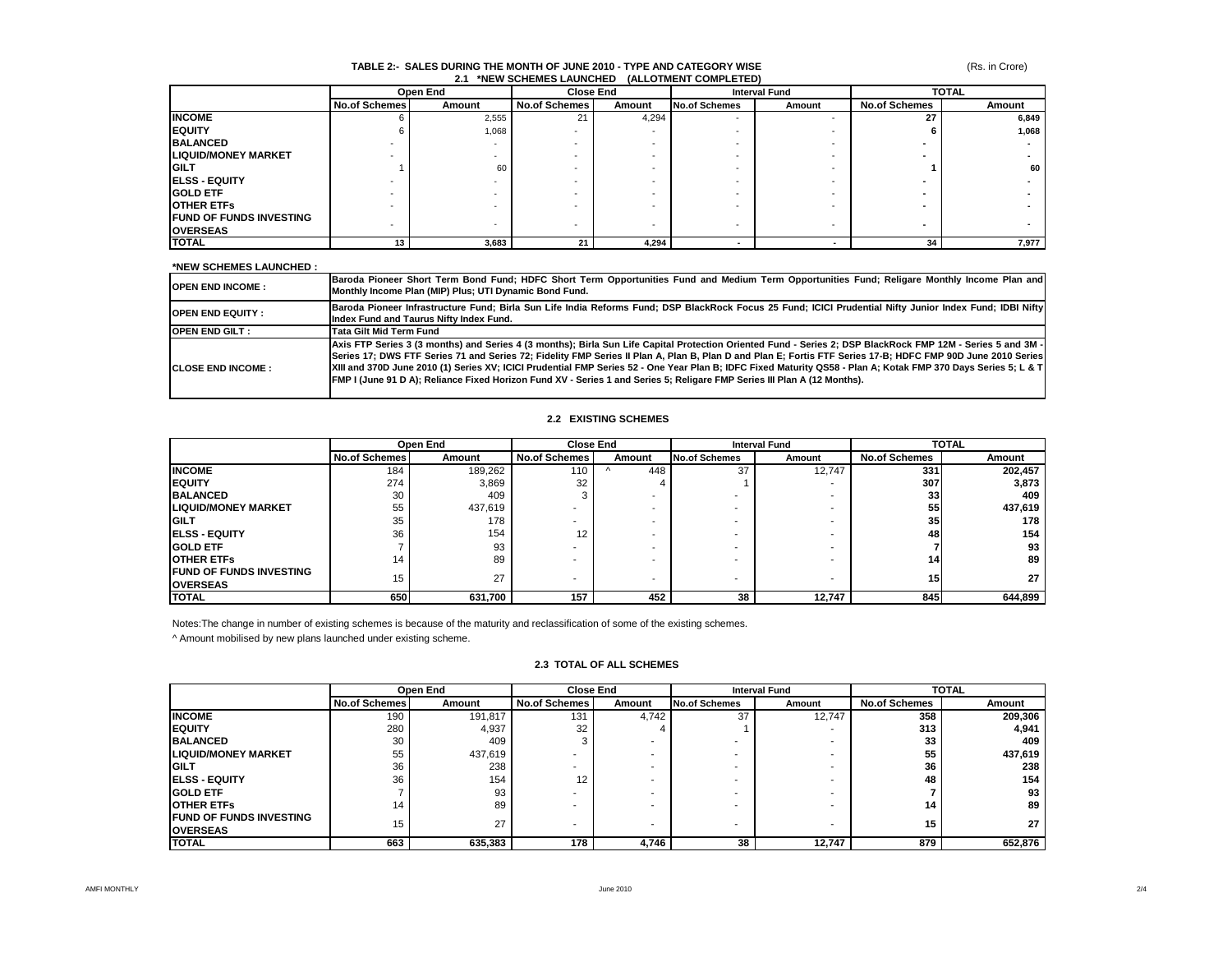#### **Table 3:-**

## **REDEMPTIONS / REPURCHASES DURING THE MONTH OF JUNE 2010**

|                                                   |          |                          | <b>CATEGORY &amp; TYPE WISE</b> |              | (Rs. in Crore)                                |                                                                                    |                                                                           |
|---------------------------------------------------|----------|--------------------------|---------------------------------|--------------|-----------------------------------------------|------------------------------------------------------------------------------------|---------------------------------------------------------------------------|
|                                                   | Open End | <b>Close End</b>         | <b>Interval Fund</b>            | <b>TOTAL</b> | Net Inflow /<br>(Outflow)<br>For<br>the Month | Net Inflow /<br>(Outflow)<br>For the<br><b>Year to Date</b><br><b>Current Year</b> | Net Inflow /<br>(Outflow) For the<br>Year to Date<br><b>Previous Year</b> |
| <b>INCOME</b>                                     | 340,175  | 841                      | 2,644                           | 343,660      | (134, 354)                                    | 8,335                                                                              | 80,148                                                                    |
| <b>EQUITY</b>                                     | 6,035    | 338                      | 14                              | 6,387        | (1, 446)                                      | (1, 323)                                                                           | 3,200                                                                     |
| <b>BALANCED</b>                                   | 458      |                          |                                 | 460          | (51)                                          | 98                                                                                 | (66)                                                                      |
| <b>LIQUID/MONEY MARKET</b>                        | 420,590  |                          |                                 | 420,590      | 17,029                                        | (3,030)                                                                            | 18,330                                                                    |
| <b>IGILT</b>                                      | 370      | $\overline{\phantom{0}}$ |                                 | 370          | (132)                                         | (277)                                                                              | (1, 212)                                                                  |
| <b>IELSS - EQUITY</b>                             | 213      | 26                       |                                 | 239          | (85)                                          | (201)                                                                              | 106                                                                       |
| <b>GOLD ETFS</b>                                  | 34       |                          |                                 | 34           | 59                                            | 105                                                                                | 136                                                                       |
| <b>OTHER ETFS</b>                                 | 430      |                          |                                 | 430          | (341)                                         | 144                                                                                | 54                                                                        |
| <b>FUND OF FUNDS</b><br><b>INVESTING OVERSEAS</b> | 155      | $\overline{\phantom{0}}$ |                                 | 155          | (128)                                         | (304)                                                                              | (293)                                                                     |
| <b>TOTAL</b>                                      | 768,460  | 1,207                    | 2,658                           | 772,325      | (119, 449)                                    | 3,547                                                                              | 100,403                                                                   |

**Table 4:-**

## **ASSETS UNDER MANAGEMENT AS ON JUNE 30, 2010**

|                            |          |                  | <b>CATEGORY &amp; TYPE WISE</b> |              | (Rs. in Crore) |
|----------------------------|----------|------------------|---------------------------------|--------------|----------------|
|                            | Open End | <b>Close End</b> | <b>Interval Fund</b>            | <b>TOTAL</b> | % to Total     |
| <b>INCOME</b>              | 274.647  | 36,868           | 16.789                          | 328,304      | 52             |
| <b>EQUITY</b>              | 161,850  | 16,350           | 105                             | 178,305      | 28             |
| <b>BALANCED</b>            | 16,540   | 1,356            |                                 | 17,896       |                |
| <b>LIQUID/MONEY MARKET</b> | 71.871   |                  |                                 | 71,871       | 12             |
| <b>GILT</b>                | 3,229    |                  | $\overline{\phantom{a}}$        | 3,229        |                |
| <b>IELSS - EQUITY</b>      | 21.739   | 3.129            |                                 | 24,868       |                |
| <b>GOLD ETF</b>            | 1,939    | -                |                                 | 1,939        | @              |
| <b>OTHER ETFS</b>          | 1,135    | -                |                                 | 1,135        | @              |
| <b>FUND OF FUNDS</b>       | 2,638    | -                |                                 | 2,638        | @              |
| <b>INVESTING OVERSEAS</b>  |          |                  |                                 |              |                |
| <b>TOTAL</b>               | 555,588  | 57,703           | 16,894                          | 630,185      | 100            |

**@ Less than 1 %.**

| Table 5:-             | DATA ON FUND OF FUNDS (DOMESTIC) - JUNE 2010 | (Rs. In Crore) |            |                                                   |
|-----------------------|----------------------------------------------|----------------|------------|---------------------------------------------------|
|                       | No. of Schemes                               | <b>Sales</b>   | Redemption | Assets under<br>Management as on<br>June 30, 2010 |
| <b>IFund of Funds</b> | 25                                           | 136            | 51         | 1.812                                             |

#### **Notes :**

1. Fund of Funds is a scheme wherein the assets are invested in the existing schemes of mutual funds and hence, the figures indicated herein are included in tables 1 to 4 and 6. Data on fund of funds is given for information only.